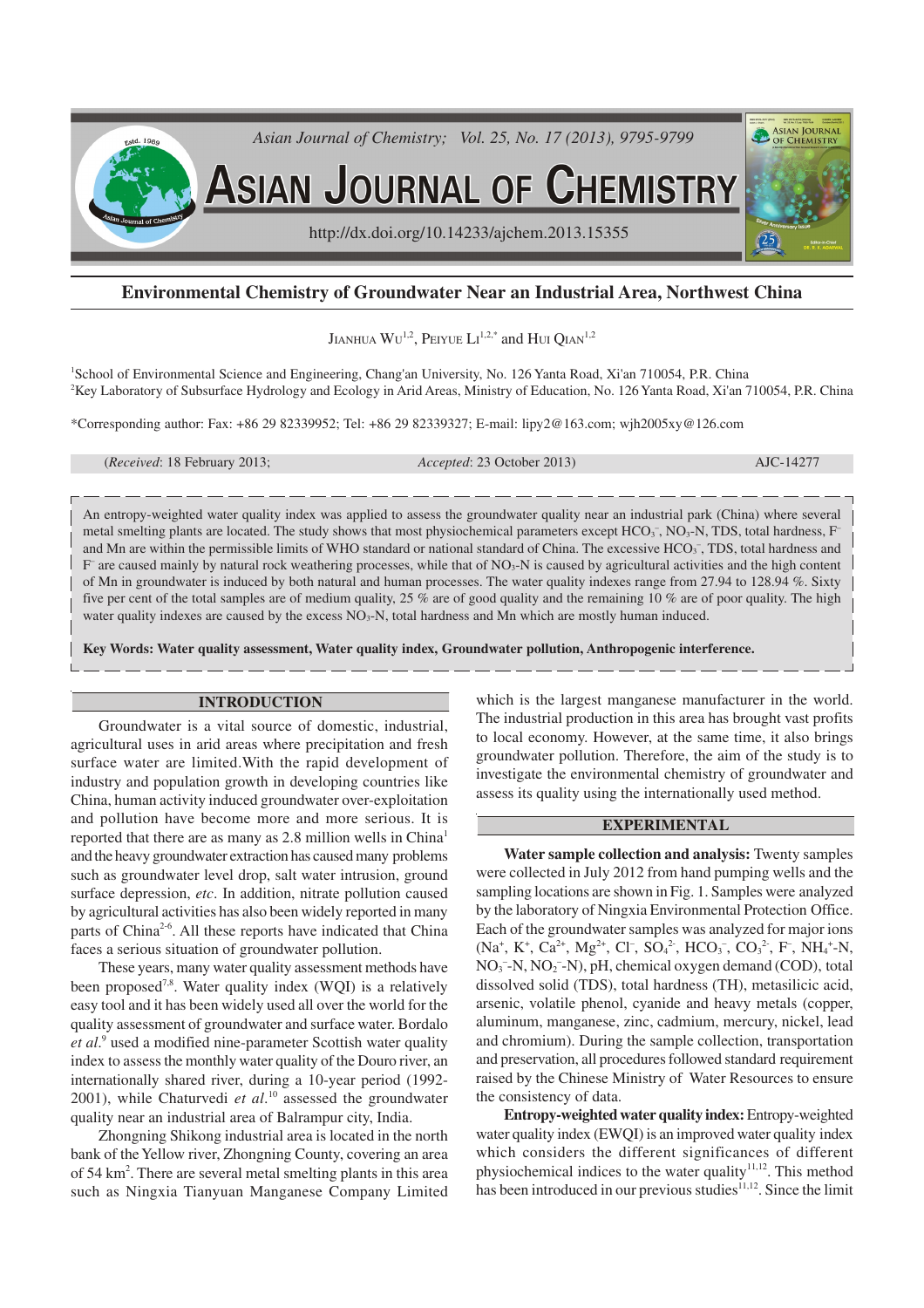

of pH in the drinking water quality standard of China is 6.5 to 8.5, it is a little different for the quality rating scale calculation of pH. In the present study, the quality rating scale of pH is calculated with the following formula $12$ :

$$
q_{pH} = \frac{C_{pH} - 7}{8.5 - 7} \times 100
$$
 (1)

where  $q_{pH}$  is the quality rating scale of pH,  $C_{pH}$  is the observed value of pH, 8.5 and 7 are the maximum permissible value and ideal value of pH for drinking purpose, respectively.

The EWQI can be calculated by the formula below:

$$
EWQI = \sum_{j=1}^{n} WQI_j = \sum_{j=1}^{n} \omega_j q_j
$$
 (2)

where,  $q_i$  is quality rating scale for each parameter,  $\omega_i$  is entropy weight of each index. It can be calculated as per the processes introduced by Li *et al*. 7,11.Groundwater may be classified into five ranks ranging from "excellent water" to "extremely poor water". The classification is listed in Table-1.

#### **RESULTS AND DISCUSSION**

**General hydrochemical characteristics:** A statistical analysis was performed to show the general groundwater hydrochemical characteristics and the results are shown in Table-2. According to the statistics, all parameters, except  $HCO<sub>3</sub>$ <sup>-</sup>, NO<sub>3</sub>-N, TDS, total hardness, F<sup>-</sup> and Mn, are within

| TABLE-1                              |      |                                 |  |  |  |  |  |  |  |
|--------------------------------------|------|---------------------------------|--|--|--|--|--|--|--|
| <b>CLASSIFICATION OF GROUNDWATER</b> |      |                                 |  |  |  |  |  |  |  |
| <b>QUALITY AS PER EWQI</b>           |      |                                 |  |  |  |  |  |  |  |
|                                      |      |                                 |  |  |  |  |  |  |  |
| <b>EWOI</b>                          | Rank | Water quality                   |  |  |  |  |  |  |  |
| 25                                   |      | Excellent water quality         |  |  |  |  |  |  |  |
| $25 - 50$                            | H    | Good water quality              |  |  |  |  |  |  |  |
| $50 - 100$                           | Ш    | Medium or average water quality |  |  |  |  |  |  |  |
| $100 - 150$                          | IV   | Poor water quality              |  |  |  |  |  |  |  |
| >150                                 |      | Extremely poor water quality    |  |  |  |  |  |  |  |

the permissible limits of WHO standard or national standard of China. The parameters that have beyond the permissible limits of standards have been graphed in Fig. 2 to show their distributions so that important and useful information can be provided to the local decision makers.

Most of the major ions except  $HCO<sub>3</sub><sup>-</sup>$  are within the permissible limits of the WHO and the national standards. Generally speaking, the major ions come mainly from the minerals of the aquifer media.  $HCO<sub>3</sub><sup>-</sup>$  in groundwater usually comes from mineral weathering such as the dissolution of calcite and dolomite, which can be expressed by the following equations.

$$
CaCO_3 + H_2O + CO_2 = Ca^{2+} + 2HCO_3^-
$$
 (R1)

 $CaMg(CO<sub>3</sub>)<sub>2</sub> + 2H<sub>2</sub>O + CO<sub>2</sub> = 4HCO<sub>3</sub><sup>-</sup> + Ca<sup>2+</sup> + Mg<sup>2+</sup> (R2)$ 

The dissolution of these minerals is usually very slow. However, under anthropogenic interference, groundwater hydrodynamic conditions may be changed, thus accelerating the reaction speed. It shows a decreasing trend from northwest to southeast with the Yellow river approached (Fig. 3a). It can be inferred that the  $HCO<sub>3</sub><sup>-</sup>$  may be influenced a lot by the Yellow river water.

 $NH_4^+$ ,  $NO_3^-$  and  $NO_2^-$  are indicators of anthropogenic pollution<sup>5</sup>. The three forms of nitrogen compounds can transform into each other under proper conditions. The reactions can be expressed as follows:

$$
2NH_4^+ + O_2 \xrightarrow{\text{Nitrite bacteria}} 2NO_2^- + 2H_2O + 4H^+ \text{ (R3)}
$$

$$
2NO_2^- + O_2 \xrightarrow{\text{Nitrobacteria}} 2NO_3^- \text{ (R4)}
$$

| TABLE-2                                                   |           |                |                          |                   |         |            |        |                    |  |  |  |
|-----------------------------------------------------------|-----------|----------------|--------------------------|-------------------|---------|------------|--------|--------------------|--|--|--|
| STATISTICS OF WATER SAMPLES COLLECTED FROM THE STUDY AREA |           |                |                          |                   |         |            |        |                    |  |  |  |
| Index                                                     | Unit      | Sample numbers | WHO standard             | National standard | Minimum | Maximum    | Mean   | Standard deviation |  |  |  |
| $Ca^{2+}$                                                 | mg/L      | 20             | 200                      |                   | 31.8    | 173        | 102.1  | 37.5               |  |  |  |
| $Mg^{2+}$                                                 | mg/L      | 20             | 150                      |                   | 27.9    | 79.93      | 57.42  | 17.77              |  |  |  |
| $Na+$                                                     | mg/L      | 20             | 200                      | 200               | 41.9    | <b>200</b> | 97.48  | 40.51              |  |  |  |
| $K^+$                                                     | mg/L      | 20             | 200                      | $\qquad \qquad -$ | 2.65    | 6.65       | 4.27   | 1.21               |  |  |  |
| HCO <sub>3</sub>                                          | mg/L      | 20             | 600                      |                   | 158.51  | 844.22     | 372.99 | 161.54             |  |  |  |
| $SO_4^2$                                                  | mg/L      | 20             | 600                      | 250               | 84.3    | 548        | 185.6  | 114.2              |  |  |  |
| $Cl^-$                                                    | mg/L      | 20             | 600                      | 250               | 50.4    | 190        | 92.37  | 36.72              |  |  |  |
| $NO3-N$                                                   | mg/L      | 20             | 11                       | 10                | 5.74    | 25.74      | 13.8   | 5.66               |  |  |  |
| F                                                         | mg/L      | 20             | 1.5                      |                   | 0.23    | 2.08       | 0.6    | 0.44               |  |  |  |
| <b>TDS</b>                                                | mg/L      | 20             | -                        | 1000              | 414     | 1576       | 807.2  | 292.6              |  |  |  |
| pH                                                        |           | 20             | $\overline{\phantom{0}}$ | $6.5 - 8.5$       | 7.54    | 8.28       | 7.83   | 0.21               |  |  |  |
| TH                                                        | mg/L      | 20             | $\overline{\phantom{0}}$ | 450               | 261     | 746        | 442    | 135                |  |  |  |
| Cu                                                        | mg/L      | 20             | $\overline{2}$           |                   | 0.0044  | 0.1761     | 0.015  | 0.0381             |  |  |  |
| Mn                                                        | mg/L      | 20             | 0.4                      | 0.1               | 0.0012  | 1.047      | 0.2434 | 0.3269             |  |  |  |
| Zn                                                        | mg/L      | 20             | $\overline{\phantom{0}}$ |                   | 0.0008  | 0.0962     | 0.0109 | 0.0211             |  |  |  |
| As                                                        | $\mu$ g/L | 20             | 10                       | 10                | 0.456   | 2.57       | 1.066  | 0.566              |  |  |  |
| Cr                                                        | mg/L      | 20             | 0.05                     | 0.05              | 0.002   | 0.0173     | 0.0046 | 0.004              |  |  |  |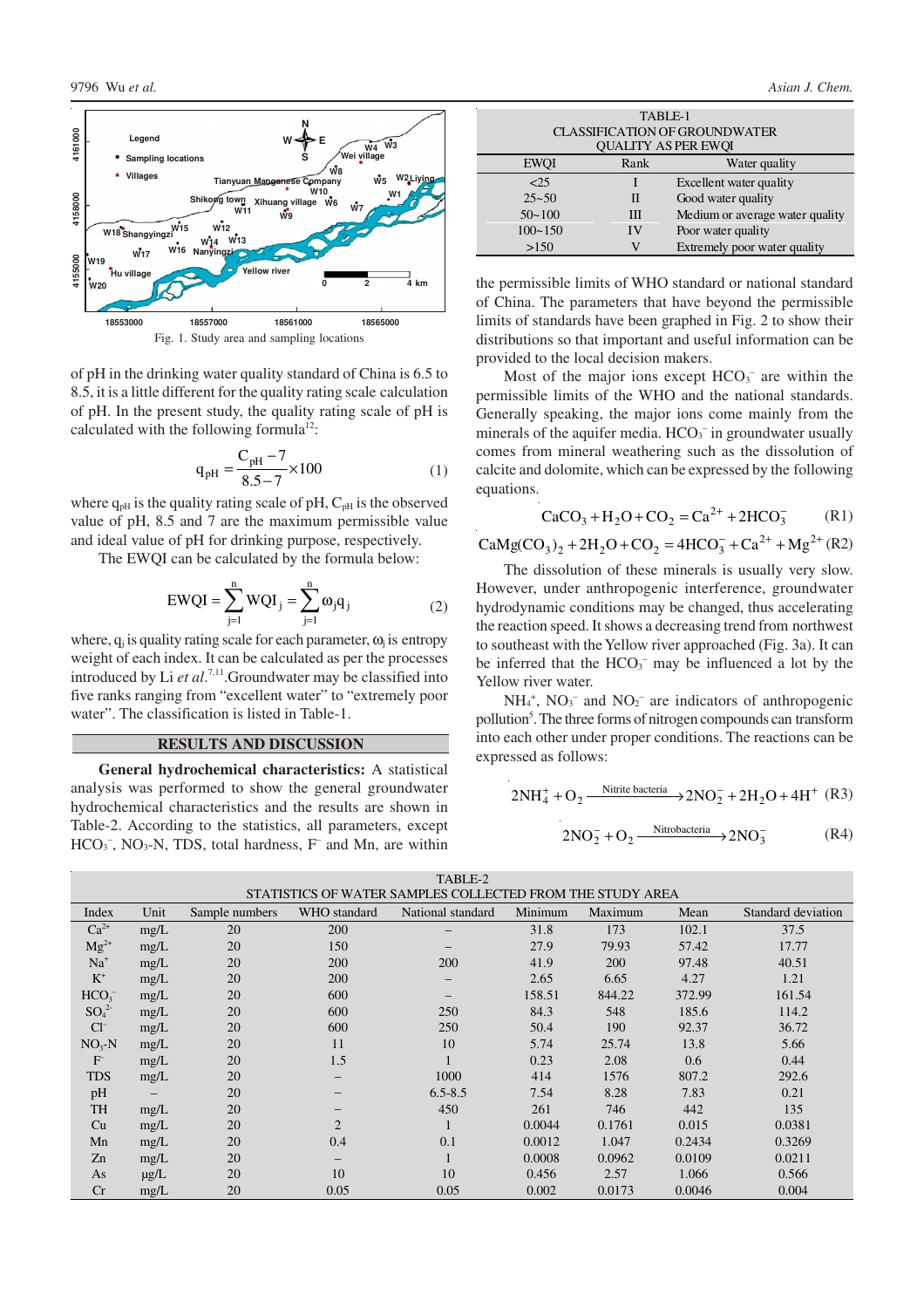

Fig. 2. Spatial distributions of (a)  $HCO<sub>3</sub>^-$ , (b)  $NO<sub>3</sub>-N$ , (c) TDS, (d) total hardness, (e) F<sup>-</sup> and (f) Mn

The  $NO<sub>3</sub><sup>-</sup>$  pollution caused by chemical and organic fertilizer is most common in agricultural regions. The permissible limit of  $NO_3-N$  in drinking water is 10 mg/L as per the national standard of China. According to the data, 14 samples are not suitable for drinking as per the  $NO<sub>3</sub>-N$  level. The highest is 25.74 mg/L which is more than two times of the standard limit. The high level of  $NO<sub>3</sub>$ -N indicates serious anthropogenic pollution in the area. Since this area is a traditional agricultural region and nitrogenous fertilizer is heavily used, which is the major cause of the high level of  $NO<sub>3</sub>-N$ . Fig. 3b has shown that the concentration of  $NO<sub>3</sub>-N$  is beyond the permissible limit of both the WHO and the national standards in most part of the area, which suggests that  $NO<sub>3</sub>-N$  pollution is serious in the area.

The concentration of TDS is in the range of 414 to 1576 mg/L with 25 % beyond the permissible limit of the national Fig. 3. Piper diagrams of groundwater samples

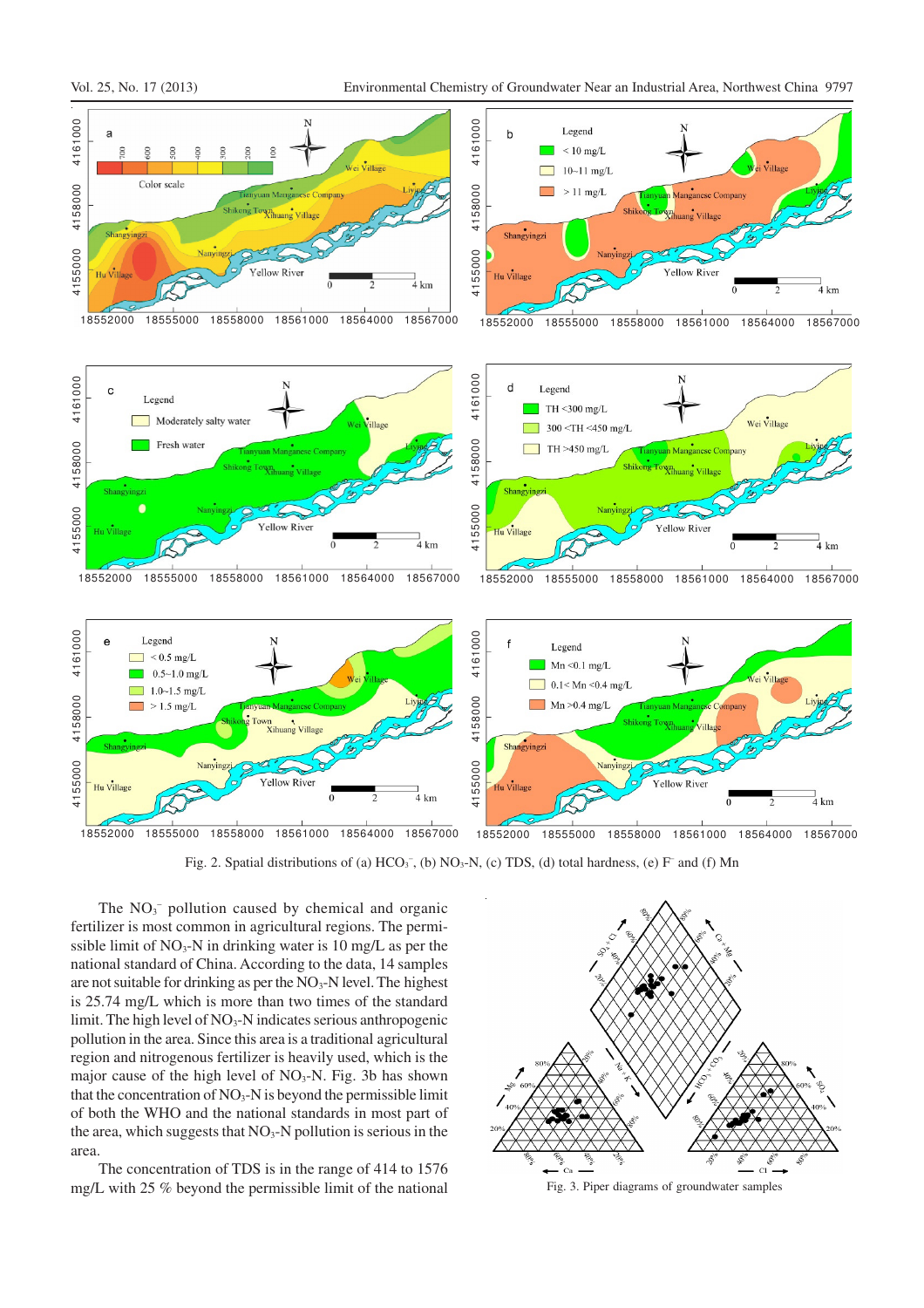standard of China (1000 mg/L). However, the mean value of TDS is 807.2 mg/L which represents fresh water. This suggests that when groundwater from different locations are mixed, TDS level of the mixed water will lower and become suitable for drinking. Fig. 3c shows the quality zonation of groundwater as per TDS. It showed that the fresh water (TDS < 1000 mg/L) is mainly distributed in the middle and west parts of the area, while moderately salty water (1000 < TDS < 3000 mg/L) can be seen in the east part. Moderately salty water can give human a feeling of salty, which is sometimes unacceptable. Total hardness represents the sum of  $Ca^{2+}$  and  $Mg^{2+}$  in water. As per the data, the total hardness is in the range of 261 to 746 mg/L and 9 samples have total hardness level higher than the permissible limit of national standard. Moderately hard water (150 < total hardness < 300 mg/L) is mainly distributed in the middle and west locally, while hard water (300 < total hardness < 450 mg/L) and extremely hard water (total hardness > 450 mg/L) are widely distributed (Fig. 3d). Extremely hard water is not suitable for domestic use and it mainly distributed in the east and southwest of the area.

Fluoride is a necessary element for human bodies<sup>11</sup>. Too much intake of fluoride may cause serious health problems such as dental fluorosis and crippling fluorosis. The permissible limits of fluoride in the WHO and national standards are 1.5 and 1.0 mg/L, respectively. The maximum value of F– is 2.08 mg/L in the study which is high. Fig. 3e shows that the samples with higher fluoride content are mainly collected from the north area which is adjacent to the bedrock area where fluoride containing minerals are prevalent. Therefore, the high values of fluoride are mainly caused by natural process as follows:

$$
CaF_2 \longrightarrow Ca^{2+}2F^-
$$
 (R5)

All the heavy metals are in trace contents, but the Mn concentration of some samples are higher than the drinking water standards of the WHO and China.The maximum value of Mn is 1.047 mg/L which is more than ten times higher than

the permissible limit of China. Mn shows an increasing trend from north to south and more than two-third of the area is covered by groundwater with Mn value higher than 0.1 mg/L. Mn is a naturally occurring element and it comprises 0.1 % of the crust and occurs in various primary rocks, very often together with iron<sup>13</sup>. However, human activities such as steel production can also deposit manganese into waters. In the present study, 9 samples are having Mn concentration higher than the national standard of China. It is inferred that the high level of Mn in groundwater is caused by both the rock weathering and the production of Tianyuan Manganese Company.

Revealed by the lower left triangle of the Piper diagram (Fig. 3), all samples are plotted in the middle region, indicating mixed type water with respect to cations. With regard to anions, some samples are mixed type water, while some are HCO<sub>3</sub><sup>-</sup> type and some are  $SO_4^2$  type water. Of all samples, the contents of alkaline-earth metals are higher than the alkali metal, because all samples are plotted in the upper left region of the diamond-shaped area. The main hydrochemical types for groundwater in the area are  $HCO<sub>3</sub>-Ca·Mg·Na$ ,  $SO<sub>4</sub>-Ca·Mg·Na$ and HCO<sub>3</sub>·SO<sub>4</sub>-Ca·Mg·Na.

**Water quality assessment:** Groundwater quality was assessed using the method introduced above and the calculated water quality indexes were listed in Table-3. The water quality indexes vary in the range of 27.94-128.94. According to the classification standard of groundwater quality (Table-1), five samples are of good quality, accounting 25% of the total samples. Thirteen samples are of medium quality which may require some treatment for drinking. The good quality water is generally fit for drinking, but it may require some special care of some parameters that have slightly beyond the permissible limits of the standard. Good water is mainly distributed in the middle and the west of the study area where the Tianyuan Manganese Company is located. The water quality indexes are mainly influenced by  $NO<sub>3</sub>-N$ , total hardness and Mn, since many samples of medium quality have higher values of these parameters.

| TABLE-3         |                                                      |          |            |      |         |         |       |      |       |      |      |      |             |              |
|-----------------|------------------------------------------------------|----------|------------|------|---------|---------|-------|------|-------|------|------|------|-------------|--------------|
|                 | CALCULATED ENTROPY WEIGHTS AND WATER QUALITY INDEXES |          |            |      |         |         |       |      |       |      |      |      |             |              |
| Sample          | $SO_4^2$                                             | $Cl^{-}$ | <b>TDS</b> | pH   | $NO3-N$ | $F^{-}$ | TH    | Cu   | Mn    | Zn   | As   | Cr   | <b>EWQI</b> | Rank         |
| W11             | 2.74                                                 | 1.62     | 3.28       | 4.46 | 6.00    | 3.04    | 4.62  | 0.05 | 0.44  | 0.04 | 0.97 | 0.69 | 27.94       | $\mathbf{I}$ |
| W <sub>19</sub> | 3.57                                                 | 2.23     | 3.96       | 4.97 | 7.30    | 3.47    | 4.88  | 0.05 | 0.11  | 0.01 | 0.66 | 0.47 | 31.69       | $\mathbf{I}$ |
| W <sub>15</sub> | 3.25                                                 | 1.92     | 3.83       | 4.66 | 6.98    | 5.03    | 5.31  | 0.04 | 0.14  | 0.01 | 0.49 | 0.54 | 32.21       | $\mathbf{I}$ |
| W <sub>9</sub>  | 3.44                                                 | 1.77     | 4.55       | 3.95 | 10.10   | 3.91    | 6.30  | 0.04 | 0.27  | 0.04 | 1.09 | 0.83 | 36.29       | $\mathbf{I}$ |
| W13             | 4.09                                                 | 1.99     | 5.62       | 3.04 | 11.61   | 3.65    | 7.24  | 0.17 | 0.10  | 0.10 | 0.42 | 0.40 | 38.42       | $\mathbf{I}$ |
| W <sub>10</sub> | 6.27                                                 | 3.09     | 6.03       | 4.46 | 14.78   | 5.90    | 6.26  | 0.12 | 0.98  | 0.19 | 1.36 | 1.98 | 51.45       | III          |
| W14             | 5.49                                                 | 2.91     | 6.15       | 3.85 | 20.55   | 2.00    | 7.66  | 0.05 | 1.84  | 0.05 | 0.67 | 0.41 | 51.65       | III          |
| W8              | 2.92                                                 | 1.69     | 3.27       | 6.49 | 5.19    | 18.06   | 10.58 | 1.57 | 0.29  | 0.85 | 2.23 | 1.10 | 54.25       | III          |
| W <sub>1</sub>  | 6.85                                                 | 3.08     | 7.72       | 3.25 | 5.26    | 2.69    | 4.72  | 0.04 | 25.77 | 0.01 | 0.84 | 0.43 | 60.68       | III          |
| W <sub>12</sub> | 4.97                                                 | 4.05     | 6.49       | 5.68 | 18.39   | 11.29   | 7.73  | 0.04 | 0.28  | 0.04 | 1.07 | 1.28 | 61.31       | III          |
| W7              | 6.59                                                 | 3.50     | 8.12       | 3.35 | 10.01   | 2.17    | 10.58 | 0.04 | 18.58 | 0.08 | 0.67 | 0.40 | 64.09       | III          |
| W <sub>3</sub>  | 13.06                                                | 4.72     | 8.50       | 6.08 | 8.74    | 10.16   | 8.65  | 0.05 | 0.83  | 0.02 | 1.78 | 1.77 | 64.36       | III          |
| W <sub>16</sub> | 3.61                                                 | 2.22     | 4.09       | 4.87 | 4.58    | 4.51    | 5.33  | 0.05 | 39.12 | 0.14 | 0.62 | 0.45 | 69.58       | Ш            |
| W <sub>2</sub>  | 7.89                                                 | 3.60     | 7.82       | 2.84 | 8.24    | 4.60    | 9.56  | 0.06 | 23.36 | 0.20 | 0.85 | 3.12 | 72.13       | III          |
| W4              | 17.80                                                | 6.10     | 12.46      | 3.75 | 13.32   | 4.34    | 13.20 | 0.05 | 0.38  | 0.02 | 1.08 | 0.76 | 73.28       | III          |
| W18             | 4.35                                                 | 2.21     | 4.97       | 3.85 | 15.36   | 5.56    | 6.19  | 0.05 | 30.31 | 0.04 | 0.40 | 0.36 | 73.65       | III          |
| W <sub>20</sub> | 5.23                                                 | 2.55     | 6.63       | 4.06 | 12.77   | 2.52    | 8.81  | 0.05 | 38.52 | 0.02 | 0.46 | 0.36 | 81.97       | III          |
| W <sub>5</sub>  | 8.83                                                 | 4.47     | 8.92       | 2.74 | 13.52   | 2.95    | 10.25 | 0.04 | 46.70 | 0.01 | 0.49 | 0.43 | 99.35       | III          |
| W <sub>6</sub>  | 5.98                                                 | 3.34     | 7.05       | 4.26 | 13.34   | 5.64    | 8.56  | 0.04 | 75.42 | 0.01 | 1.56 | 0.41 | 125.62      | IV           |
| W17             | 3.64                                                 | 2.27     | 8.22       | 3.14 | 14.26   | 3.13    | 9.87  | 0.06 | 83.16 | 0.06 | 0.75 | 0.38 | 128.94      | IV           |